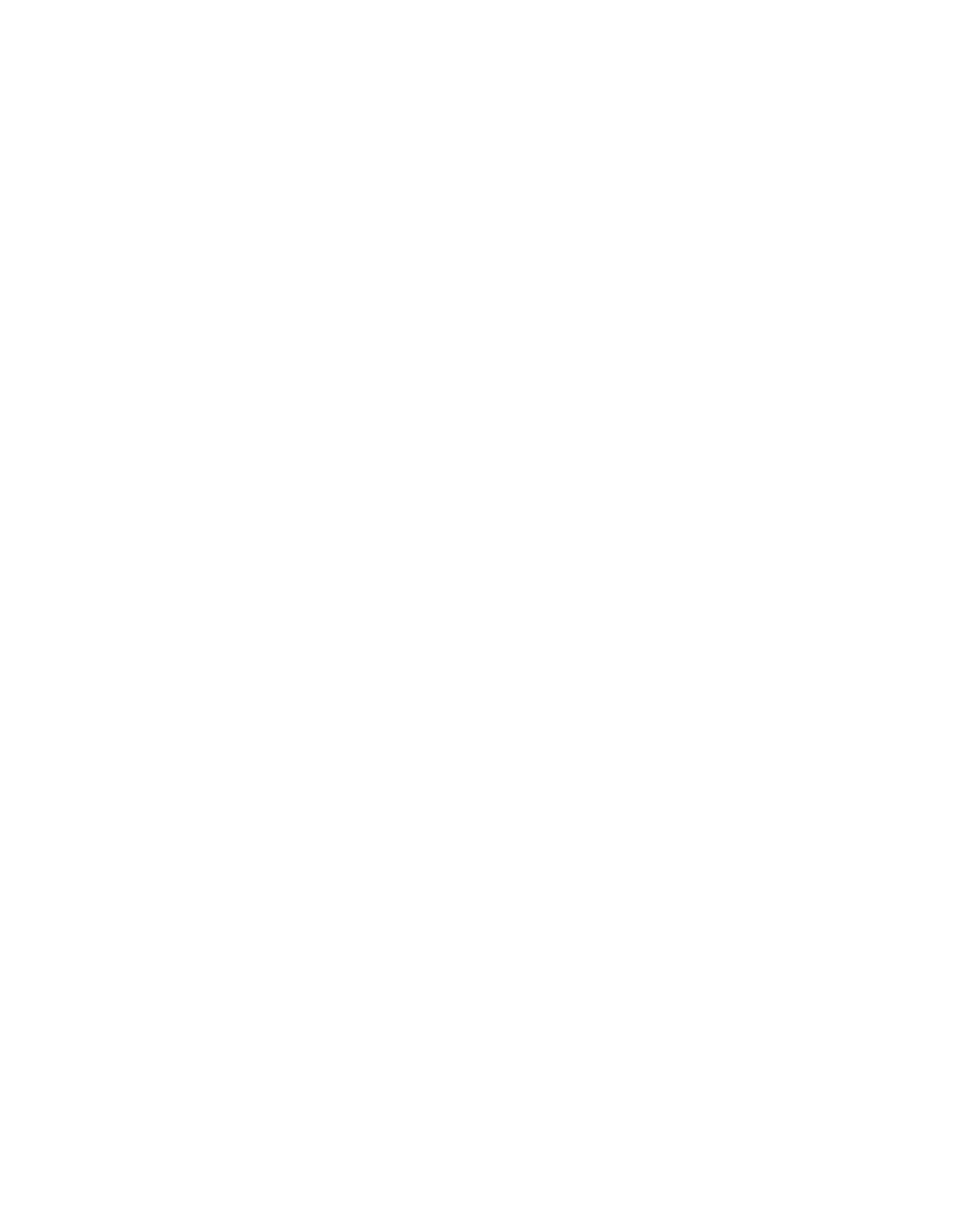Describe a DFA for the language defined below.

 $L = \{w \in \{0, 1\}^* \mid w \text{ contains 01 as a substring and } |w| \text{ is even}\}$ 

. Your DFA must have at most 6 states. Briefly explain the states of the DFA. You may either draw the DFA or describe it formally in tuple notation. If you specify it via tuple notation, the states *Q*, the start state *s*, the accepting states *A*, and the transition function  $\delta$  must be clearly specified.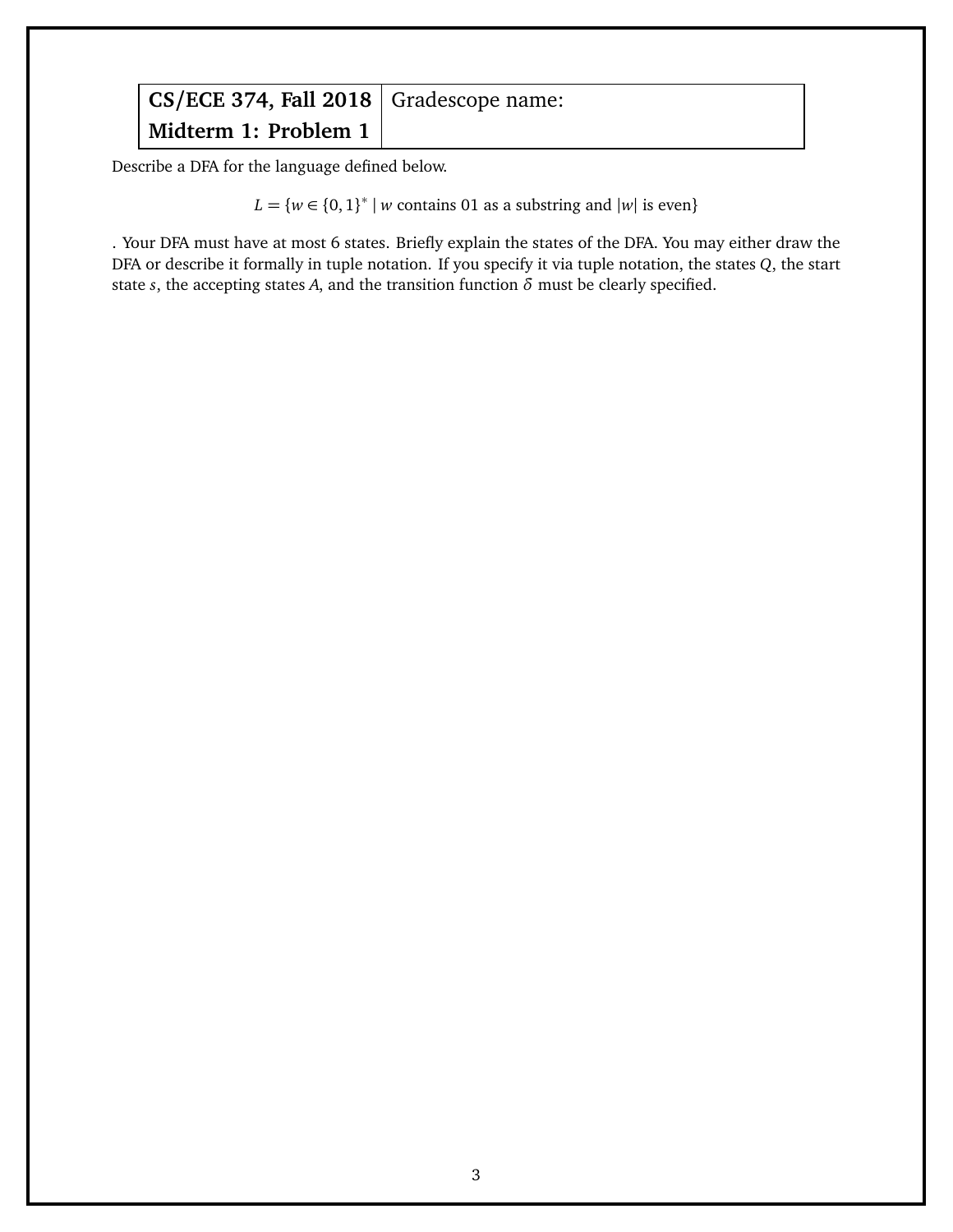Assume  $\Sigma = \{0, 1\}$ . Recall that a block of 1's in a string is a maximal non-empty substring of 1's; the blocks of 1's are underlined in 01000110111101. Describe a regular expression for the language defined below.

 $L = \{w \in \{0, 1\}^* \mid w \text{ has at most one block of 1's of even length}\}.$ 

The strings 01110101 and 01101110 are in the language but 1101111 and 11011001001111 are not. Even length blocks of 1s are underlined. Briefly explain your regular expression.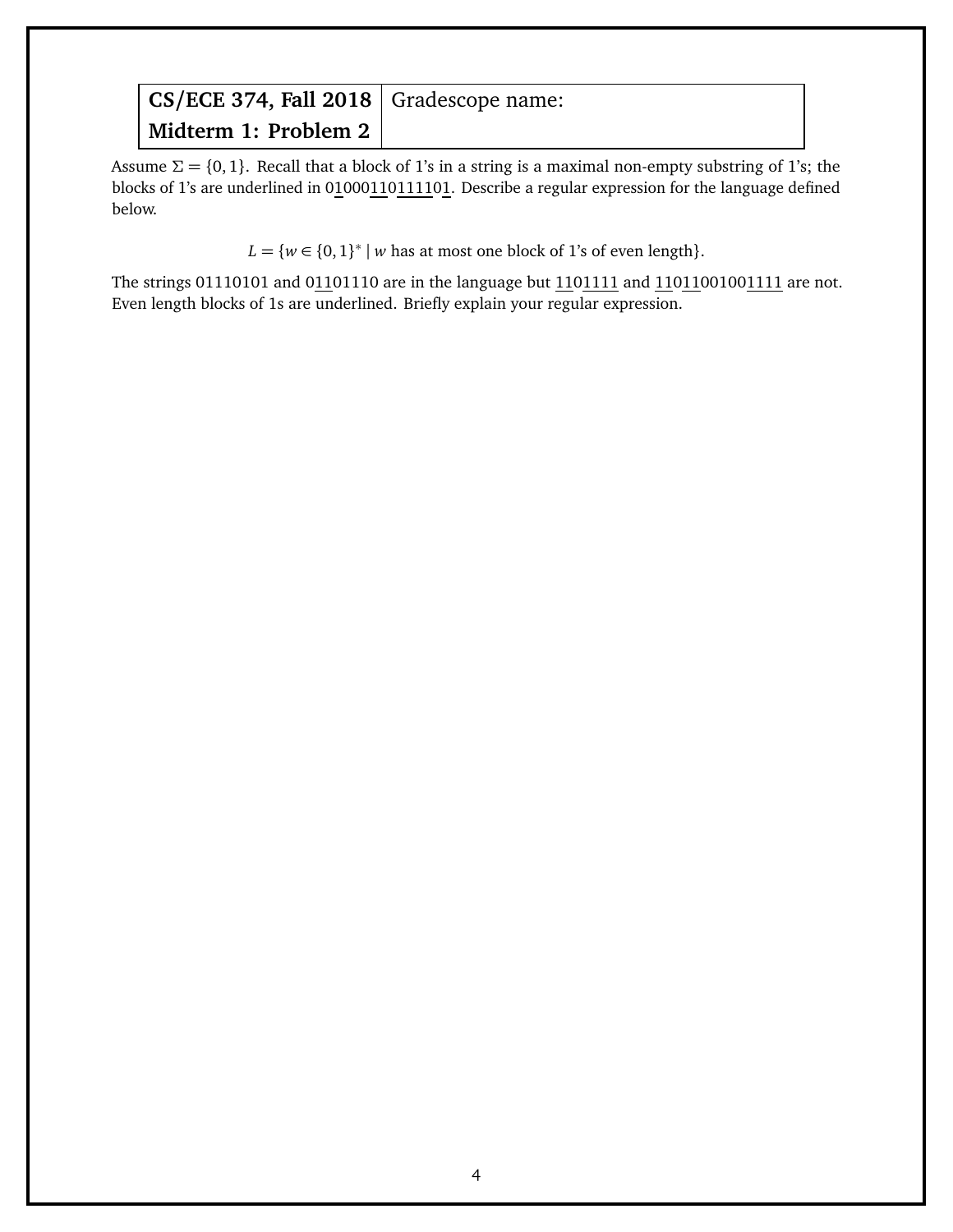Given a language *L* over alphabet *Σ* recall that PREFIX(*L*) is the language defined over *Σ* as the collection of all prefixes of strings in *L*. Formally, PREFIX(*L*) = {*u* |  $\exists v \in \Sigma^*$ ,  $uv \in L$ }. In this problem, assuming that L is regular, you will derive an algorithm that generates a regular expression r' for PREFIX(L) from a regular expression *r* for *L*. No justification necessary.

- For each of the base cases write a regular expression  $r'$  for PREFIX( $L(r)$ ).
	- (i)  $r = \emptyset$ :  $r' =$
	- (ii)  $r = \varepsilon$ :  $r' =$
	- (iii)  $r = a, a \in \Sigma$ :  $r' =$
- Assume  $r = r_1 + r_2$  and that  $r'_1$  $r'_1$  and  $r'_2$  $\frac{1}{2}$  are regular expressions for PREFIX( $L(r_1)$ ) and PREFIX( $L(r_2)$ ) respectively. Write a regular expression *r'* for PREFIX( $L(r)$ ) in terms of  $r_1, r_2, r'_1$  $\frac{1}{1}$ ,  $r_2'$  $\frac{7}{2}$

 $r' =$ 

• Assume  $r = r_1 r_2$  and that  $r'_1$  $r'_1$  and  $r'_2$  $\frac{1}{2}$  are regular expressions for PREFIX( $L(r_1)$ ) and PREFIX( $L(r_2)$ ) respectively. Write a regular expression *r'* for PREFIX( $L(r)$ ) in terms of  $r_1, r_2, r'_1$  $\frac{1}{1}$ ,  $r_2'$  $\frac{7}{2}$ 

 $r' =$ 

• Assume  $r = r_1^*$  $n_1^*$  and that  $r_1'$  $\frac{1}{1}$  is a regular expression for PREFIX( $L(r_1)$ ). Write a regular expression  $r'$ for PREFIX( $L(r)$ ) in terms of  $r_1, r'_1$  $\frac{7}{1}$ .

 $r' =$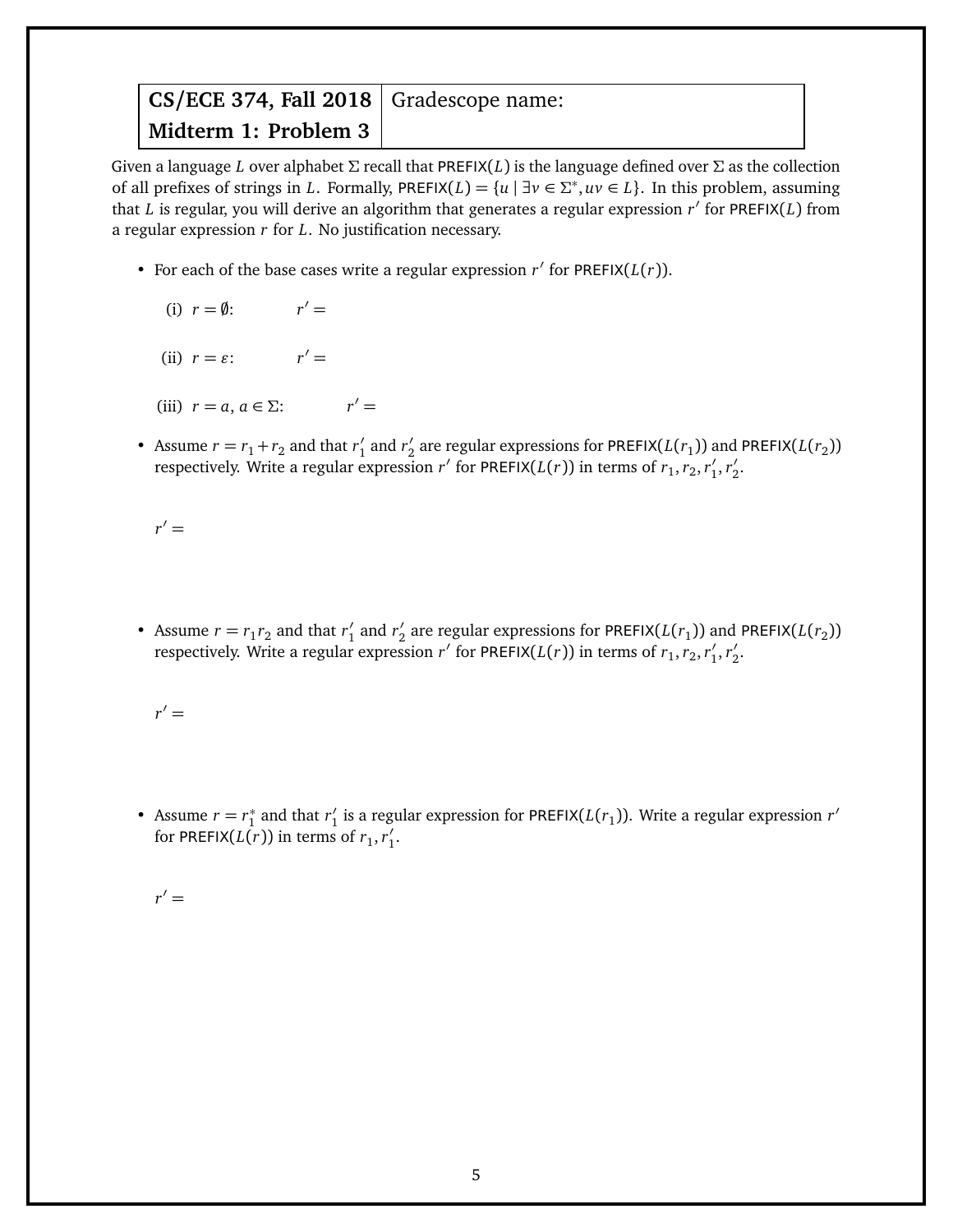| $CS/ECE$ 374, Fall 2018   Gradescope name: |  |
|--------------------------------------------|--|
| Midterm 1: Problem 4                       |  |

Prove that the language  $\{a^i b^j c^k \mid i + j < k\}$  over the alphabet  $\{a, b, c\}$  is not regular.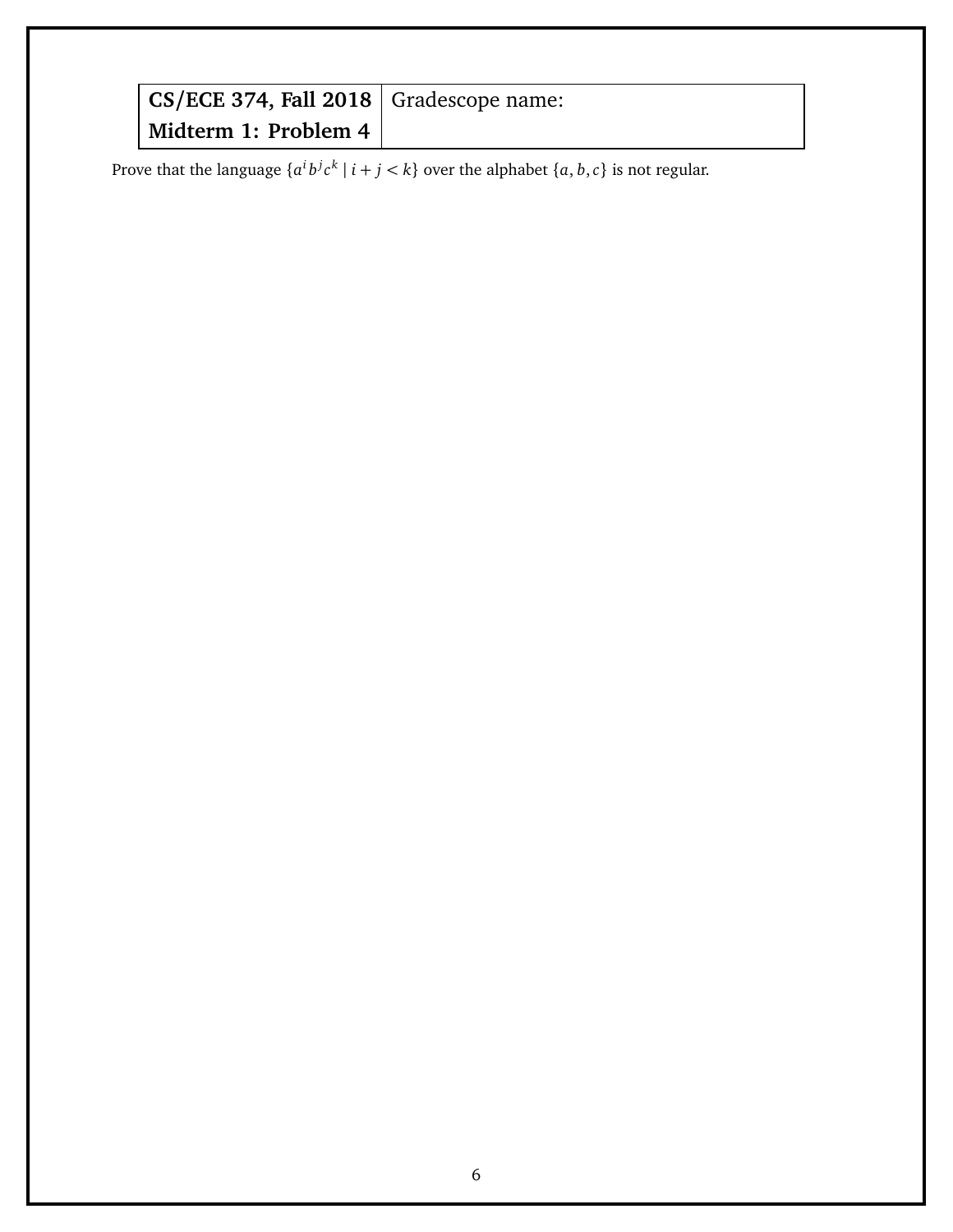| CS/ECE 374, Fall 2018 Gradescope name: |  |
|----------------------------------------|--|
| Midterm 1: Problem 5 $\vert$           |  |

Describe a CFG for the language  $\{a^i b^j c^k \mid i+j < k\}$ . In order to get full credit you should briefly explain how your grammar works, and the role of each non-terminal.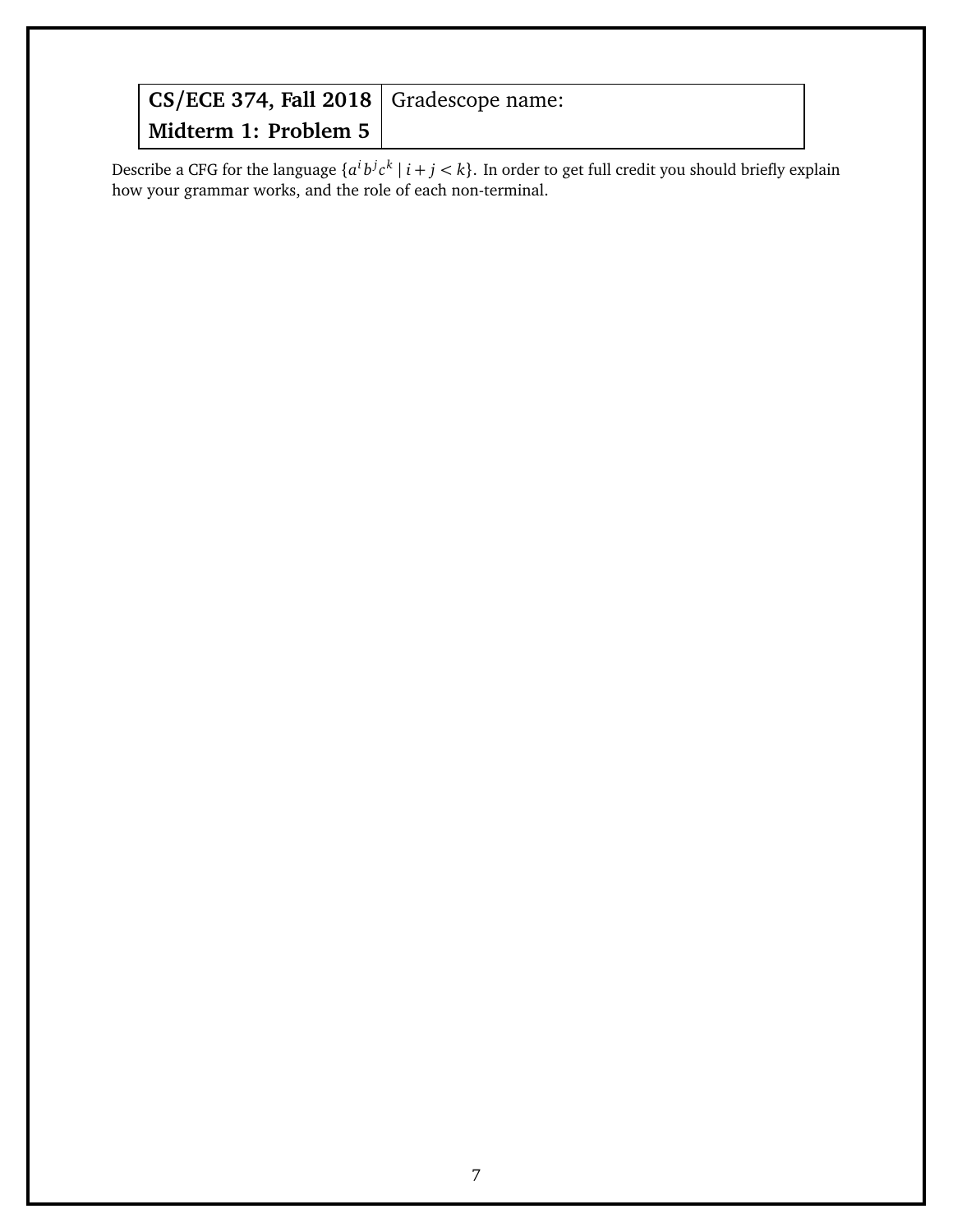Let  $G_1, G_2, G_3$  be context free grammars for languages  $L_1, L_2, L_3$  respectively. Let  $G_1 = (V_1, T, P_1, S_1)$ and  $G_2 = (V_2, T, P_2, S_2)$  and  $G_3 = (V_3, T, P_3, S_3)$  and assume that the non-terminal symbols  $V_1, V_2, V_3$  are mutually disjoint (that is, they don't share any symbols). Describe a CFG *G* = (*V*, *T*, *P*, *S*) for the language

$$
L = L_1 + L_2 L_3^*.
$$

*Hint*; You may want to recall how we proved the closure properties of CFGs under union, concatenation and Kleene star.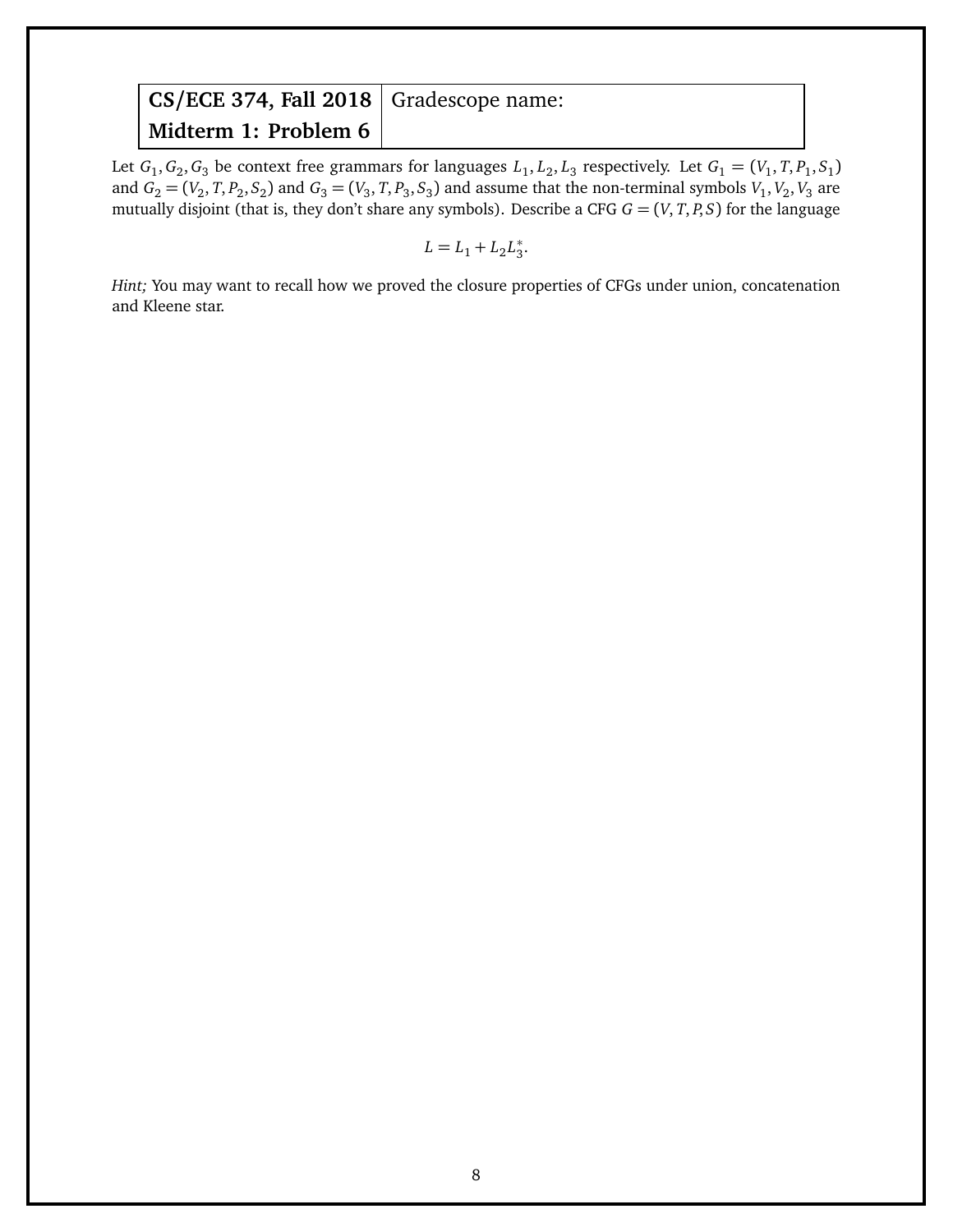Bitstrings are another name for strings over the binary alphabet {0,1}. Given a bitstring *w* let flip(*w*) be the string obtained by "flipping" each bit of the string, that is changing a 0 to 1 and a 1 to a 0. For example flip(010110) = 101001. Given a language  $L \subset \{0,1\}^*$  we define flip( $L$ ) =  $\{\text{flip}(w) \mid w \in L\}$ . As an example, if  $L = \{0, 0110\}$  then flip( $L$ ) = {1,1001}. Given a language  $L \in \{0, 1\}^*$  we define flipsuffix(*L*) as follows.

 $f_{\text{L}}(L) = \{u \text{ flip}(v) \mid uv \in L\}.$ 

As an example, if  $L = \{0,0110\}$  then flipsuffix( $L$ ) =  $\{0,1,0110,0111,0101,0001,1001\}$  where the underlined segments indicate the flipped suffixes.

- (a) Given a DFA  $M = (Q, \{0, 1\}, \delta, s, A)$  for a regular language *L*, describe a DFA or NFA that accepts the language flip(*L*).
- (b) Given a DFA  $M = (Q, \{0, 1\}, \delta, s, A)$  for a regular language L, describe a DFA or NFA that accepts the language flipsuffix(*L*). Note that flipsuffix(*L*) is not necessarily same as PREFIX(*L*)·flip(SUFFIX(*L*)). The previous part is to help you think about this second part. If you are confident about the solution to this part you can skip the previous part and get full credit.